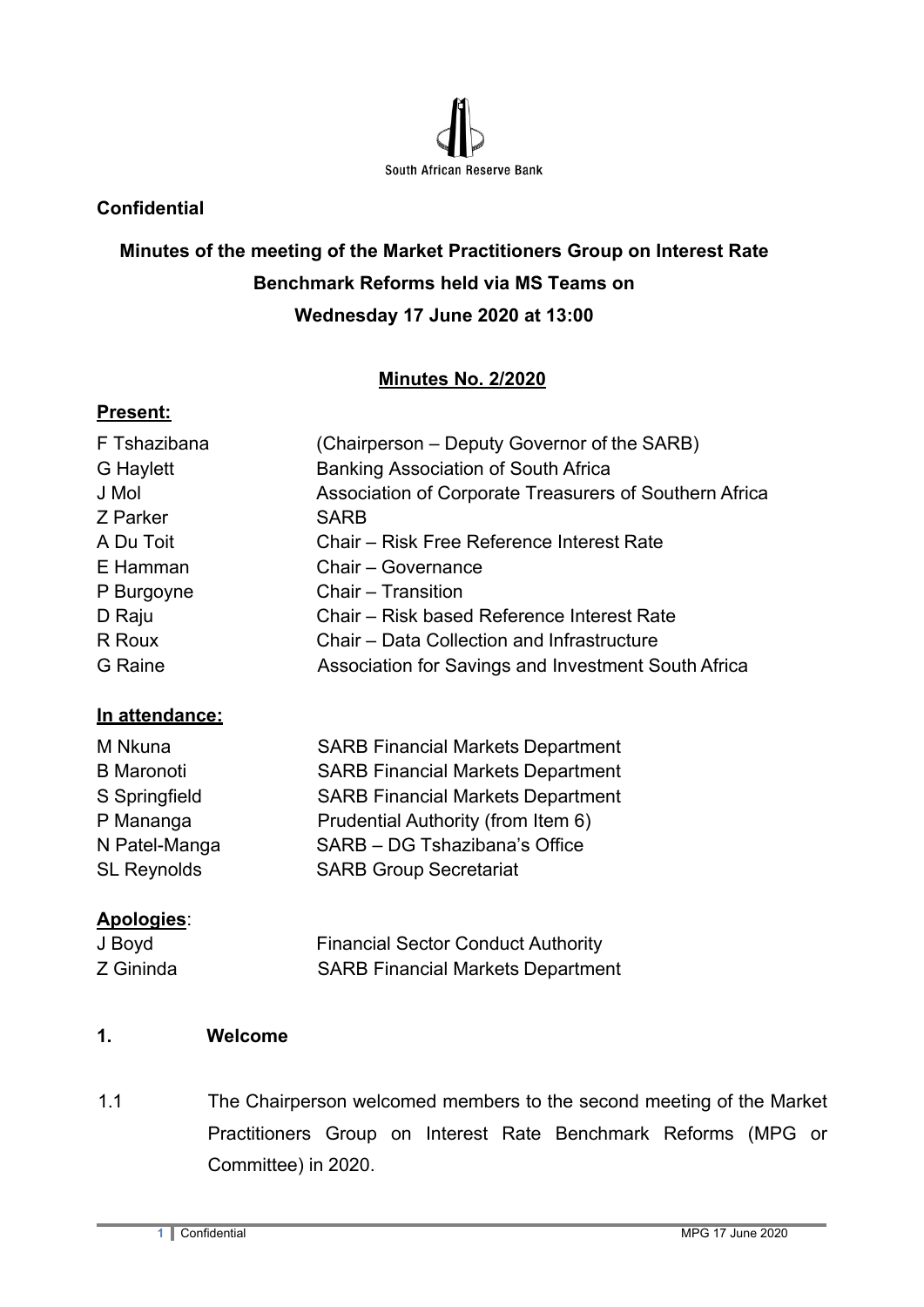- 1.2 The meeting noted the technical difficulties Mr Boyd was experiencing in joining the meeting and the apology received from Mr Gininda.
- 1.3 There being a quorum present, the meeting was duly constituted.

# **2. Adoption of the agenda**

2.1 The agenda was adopted with no additional items.

### **3. Confirmation of the Anti-Competitive Statement**

3.1 The Anti-Competitive Statement was noted and accepted by all members and attendees present.

# **4. Approval of Minutes No. 1/2020 of the meeting held on 5 March 2020**

- 4.1 The minutes of the meeting held on 5 March 2020 were accepted as a true reflection of the deliberations and were approved for signature by the Chairperson, subject to a correction on 6.5.4, to delete "a book of data" and replace it with "data collection requirements".
- 4.2 The signed minutes would be published on the MPG website.

# **5. Feedback and review of the progress reports from the MPG work streams**

- 5.1 Risk-Free Rates work stream
- 5.1.1 The report from the Risk-Free Rates work stream was taken as read and Mr du Toit reported on the five key recommendations.
- 5.1.2 The MPG noted the two recommended overnight reference rates, namely the unsecured overnight rate based on unsecured overnight call deposits, as well as the secured overnight rate based on the South African government bond repo market. While the MPG recognised the advantages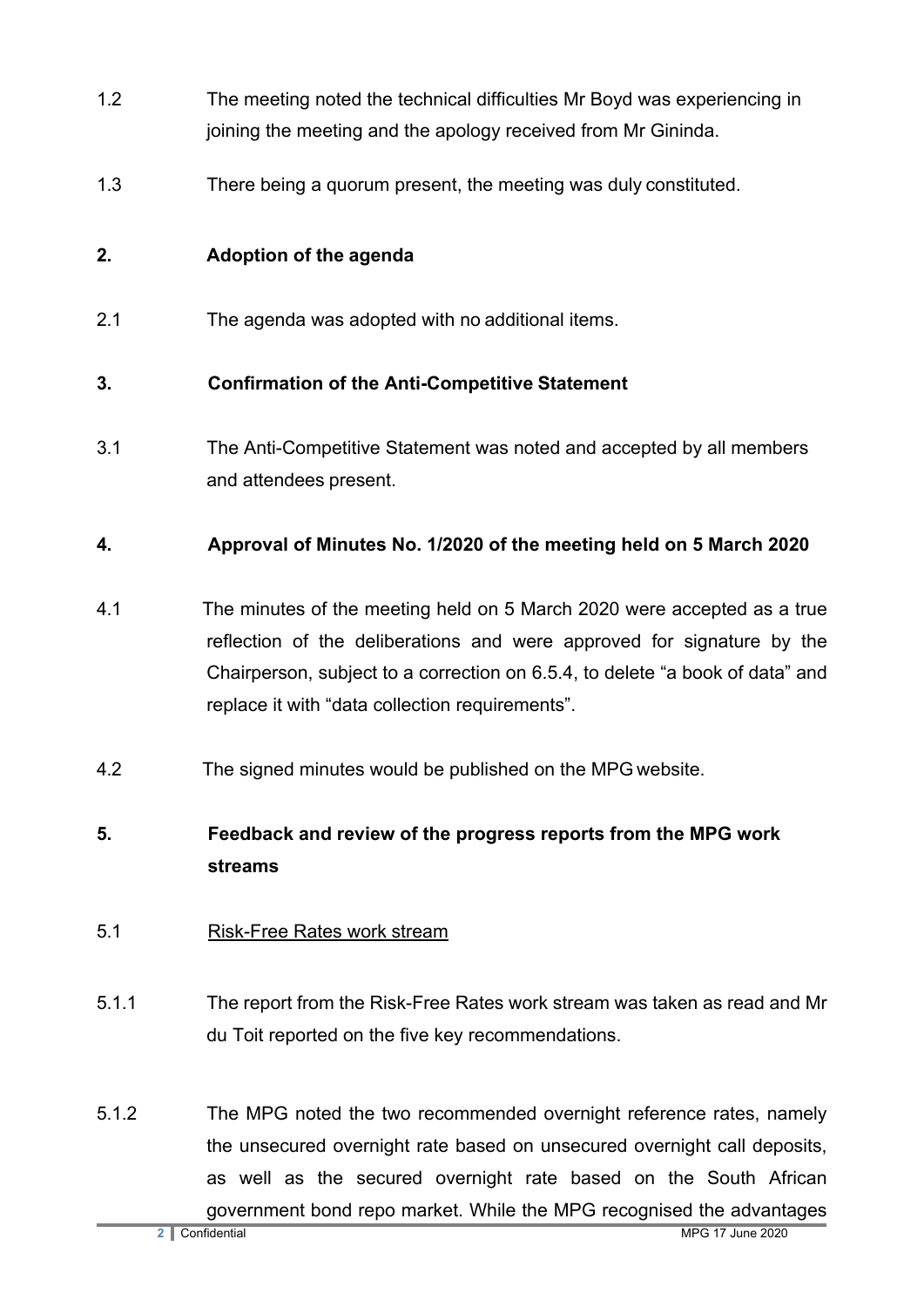of selecting the secured overnight reference rate as a preferred alternative rate, it was noted that there were structural inefficiencies that would make the adoption of the secured rate difficult. This, however, does not preclude the adoption of the rate over the long term, as it is expected that the market structure would shift towards secured financing.

- 5.1.3 A discussion was held on the sequencing of the transition to the alternative overnight reference rate. Considering that the data reflects that the biggest volume of transactions are in the unsecured market, the MPG expressed a preference for adopting the unsecured overnight rate as a near-risk free rate for South Africa (SA), The secured market still requires further development before transition.
- 5.1.4 Work on the constraints facing the secured market would take place alongside the development of the unsecured overnight rate. When these were addressed, progress could be made in implementing a secured overnight rate.
- 5.1.5 It was agreed that the Risk-Free work stream position paper could be published on the website.

### 5.2 Unsecured Reference Interest Rate work stream

- 5.2.1 The Unsecured Reference Rates work stream report was taken as read and Mr Raju highlighted the work undertaken and the key findings.
- 5.2.2 It was noted that this work stream was mandated to make recommendations on the choice and design of reformed interest rate benchmarks in SA, the administrators and calculation agents and to produce a statement of compliance to the International Organization of Securities Commissions (IOSCO) principles for financial benchmarks.
- 5.2.3 The work stream considered all the transactions in the financial markets for one year, the IOSCO principles, industry feedback and global developments, amongst other contributions.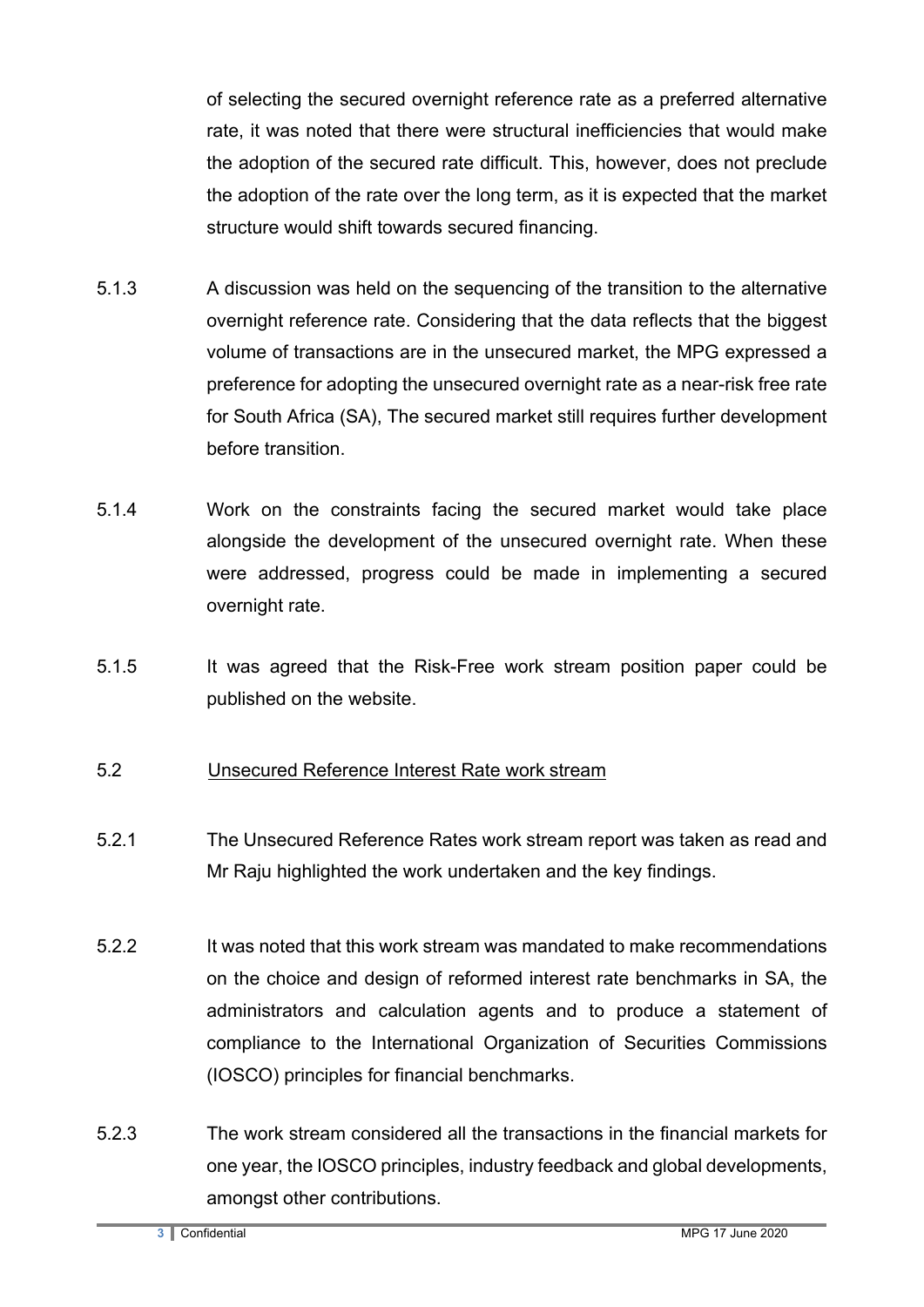- 5.2.4 Notwithstanding that the SARB consultation paper, published in 2018, had recommended a hybrid-JIBAR, this work stream had recommended that it was not a viable alternative to JIBAR for SA.
- 5.2.5 The key recommendation was that the JIBARs, most importantly 3M JIBAR, could be strengthened by a number of reform measures as set out in the report. The strengthened JIBAR would be an interim measure while alternative risk free reference rates are being developed. These measures could also support the sustainability of the JIBARs in a multiple rate regime.
- 5.2.6 Ms Raine noted that the proposal was supported by the buy-side and that the data collection would create good transparency in the money market environment. It was noted that this was the first time that the buy-side had been involved in these discussions and the input had been valuable and would be continued.
- 5.2.7 The work stream was open to the SARB's guidance on the decision-making body, however, the recommendation was to use the Money Market Subcommittee of the Financial Markets Liaison Group. There was a concern that the MPG work streams would not be in a position to do the detailed work required to take the recommendations forward.
- 5.2.8 It was agreed that the Code of Conduct and approval process must be considered by the Governance work stream. However, the MPG should be used to focus on the transition plan and not to do the work other bodies were in a better position to do.
- 5.2.9 It was agreed that this position paper could be published. However, Mr Maronoti highlighted that the SARB would need to reflect on the recommendations presented by the Risk-Free and Unsecured Reference Rate work streams and ensure that they had addressed the issues raised by the SARB. He confirmed that the SARB Working Group (working group) was in alignment with the recommendations, but needed to consider how to address the operationalisation thereof.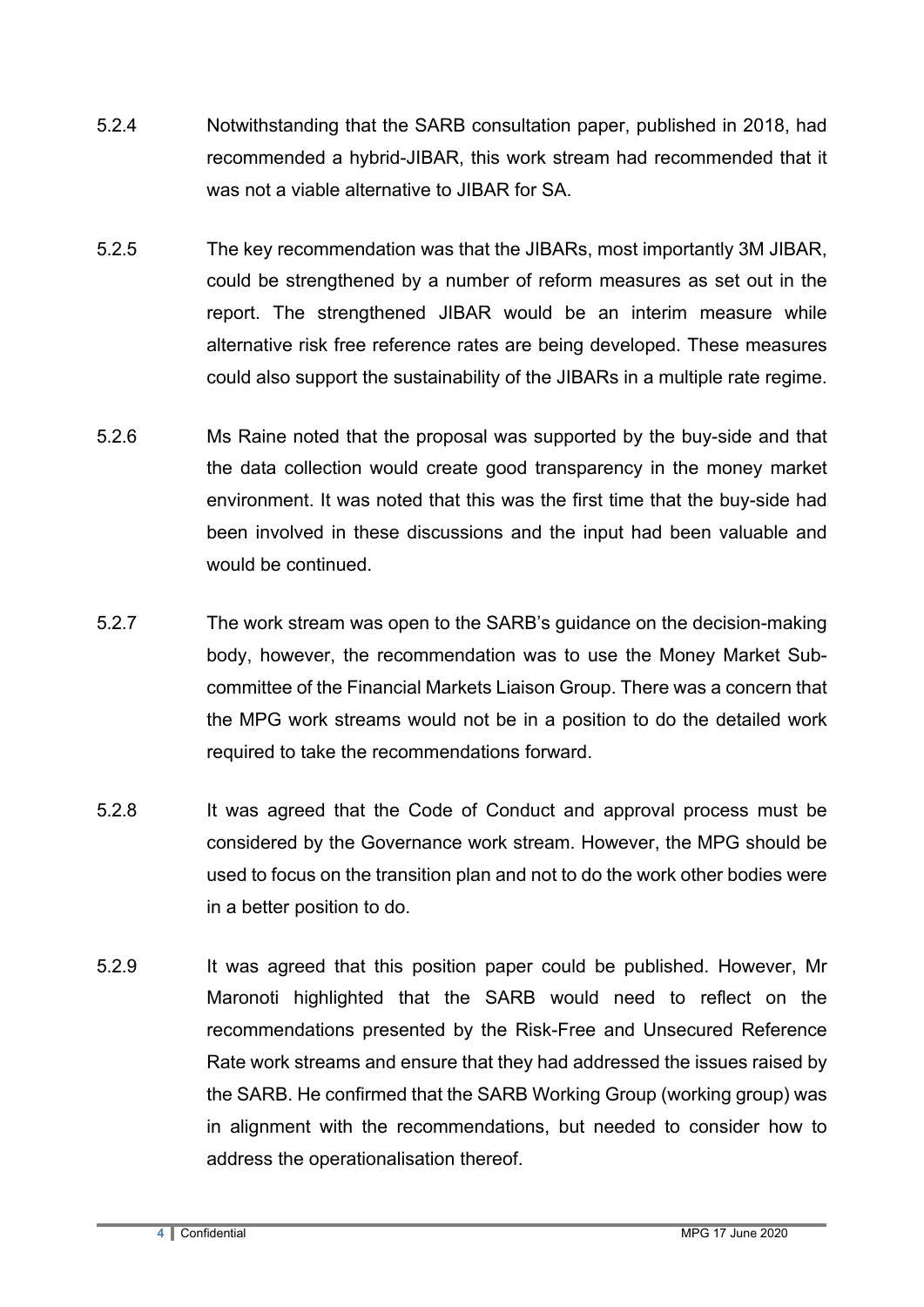# 5.3 Transition work stream

- 5.3.1 The Transition work stream update was taken as read and Mr Burgoyne presented the transition approaches set out in the report, namely; a Parallel Run, Contractual Alternative, Pure Succession and Recalibration.
- 5.3.2 Once key proposals from the Risk-Free and Unsecured work streams were adopted and a high-level approach to transition agreed, more detailed work could begin on a draft timeline for transition to new RFRs. The completion date for the transition plan was still December 2020.
- 5.3.3 It was noted that the Risk-Free Reference Rate and Unsecured Reference Rate work streams had largely completed their work and that the resources could be moved across to assist both the Transition and Data Collection and Infrastructure work streams as there would be a lot of work to be done in the second half of the year.
- 5.3.4 It was highlighted that the cost to transition to the new reference rates could be significant, including when dealing with the renegotiation of legal agreements. Prior to deciding on a transition approach, the costs and benefits of each approach should be carefully considered.
- 5.4 Governance work stream
- 5.4.1 The Draft Governance Position Paper was taken as read.
- 5.4.2 Ms Hamman reported that the Governance work stream had used the IOSCO principles as the guidance for discussion and considered how other jurisdictions dealt with the oversight function.
- 5.4.3 The recommendations set out in the Draft Governance Position Paper were in line with the proposed benchmark standard currently being developed by the Financial Sector Conduct Authority.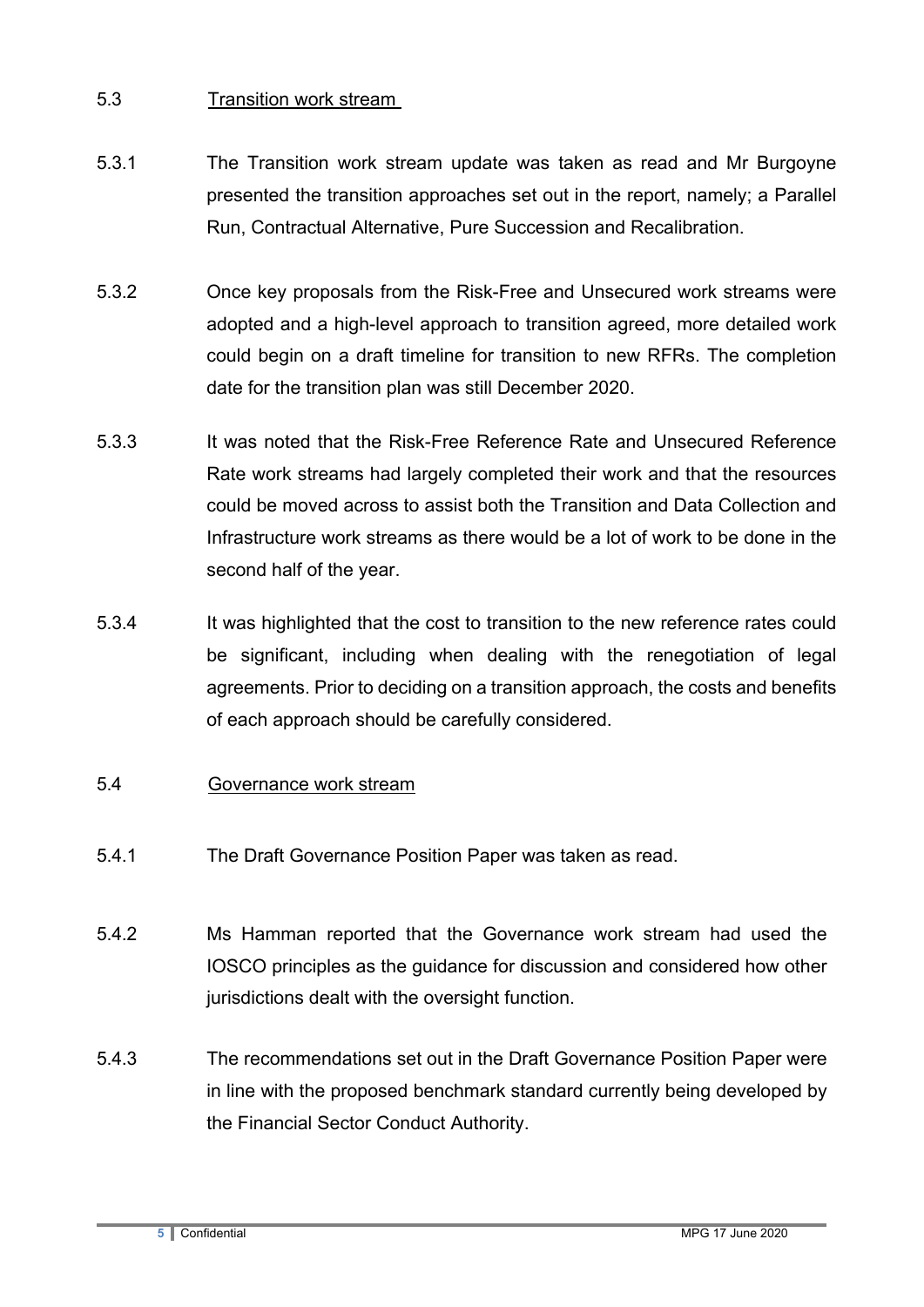5.4.4 It was noted that any proposed penalties and censure for non-compliance should be included in the reference rate standard rather than in the Code of **Conduct** 

### 5.5 Data Collection and Infrastructure work stream

- 5.5.1 The draft minutes of the Data Collection and Infrastructure (DCI) meeting held on 25 May 2020, had been circulated prior to the meeting and were taken as read.
- 5.5.2 Mr Roux reported that the recommendations and proposal considered earlier in the meeting would make up the DCI book of work. The next step would be to consider the roadmap and prioritisation of work to build a programme for presentation to the MPG.

# **6. MPG roadmap**

- 6.1 Mr Maronoti presented a five-step transition approach to move from the interim, being the implementation of a strengthened JIBAR, to final phase, being the implementation of an alternative reference rate, the cessation of JIBAR and the implementation of fallbacks, as applicable, by 2024.
- 6.2 It was noted that the proposed Roadmap required additional input from the Transition work stream and the DCI work stream.
- 6.3 Mr Raju cautioned that the general consensus was that two to four years of backward looking data or history on a new rate would be necessary to develop a market infrastructure. For example, the United States of America would have four years of backward looking detail before moving to their new rate. In addition, the vast number of agreements already in place would result in a significant cost and time burden on participants, to renegotiate them. Consideration may have to be given to allowing time for some contracts to mature, but that it would not be possible to wait for all contracts to mature. A transitional end date would need to be established. Market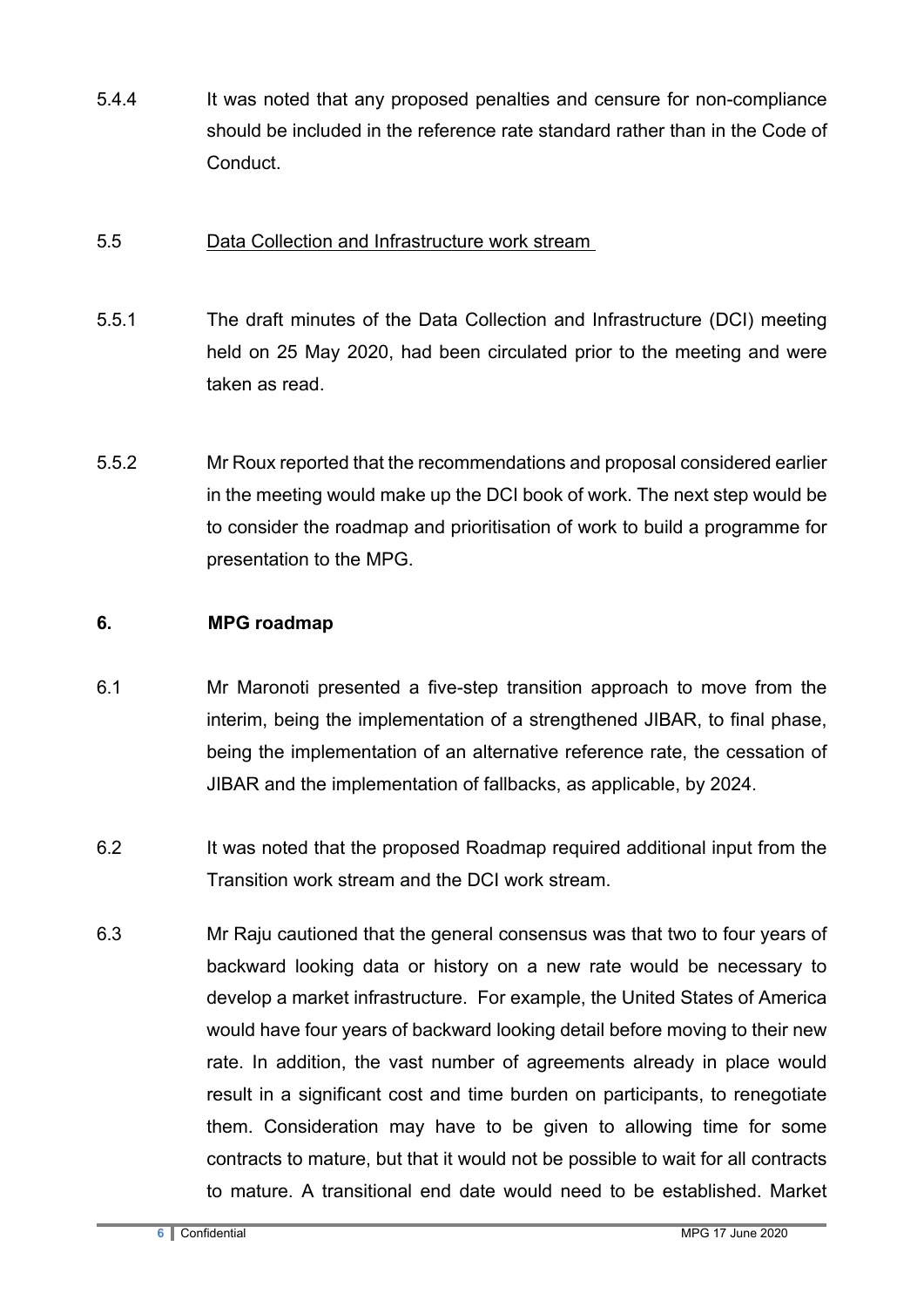participants would have to start including fall back language into their agreements in the interim.

6.4 It was agreed that the Roadmap reflected a point in time, but that it would evolve and be refined as more work was performed in the Transition and DCI work streams.

## **7. Proposed Communications work stream**

- 7.1 Mr Parker reported on the progress with the establishment of a Communications work stream.
- 7.2 Proposed amendments to the MPG work streams Terms of Reference had been made for consideration by the members, and would be circulated after the meeting for review and comment.
- 7.3 The members of the Communications work stream from within the SARB, were suggested as the Head of Communications, Thoraya Pandy, Messrs Maronoti and Gininda, Ms Mavundla and a designate from the Legal Services Department. Additional members would need to be added as the work stream's functions were formalised.
- 7.4 The purpose of the Communications work stream would be to anchor the communications strategy and to ensure that the members communicated with "one voice" as an industry.
- 7.5 It was agreed that the SARB would be the lead communicator and that Mr Parker should chair the Communications work stream. The members of the MPG could suggest a deputy chairperson and were requested to send the contact details for any suitable persons from their organisations, who could be coopted onto the work stream.

# **8. Publication of SARB's technical specification paper**

8.1 Mr Maronoti reported that the SARB Technical Specification Paper had been considered by the various work streams, the MPG and the SARB Governors'